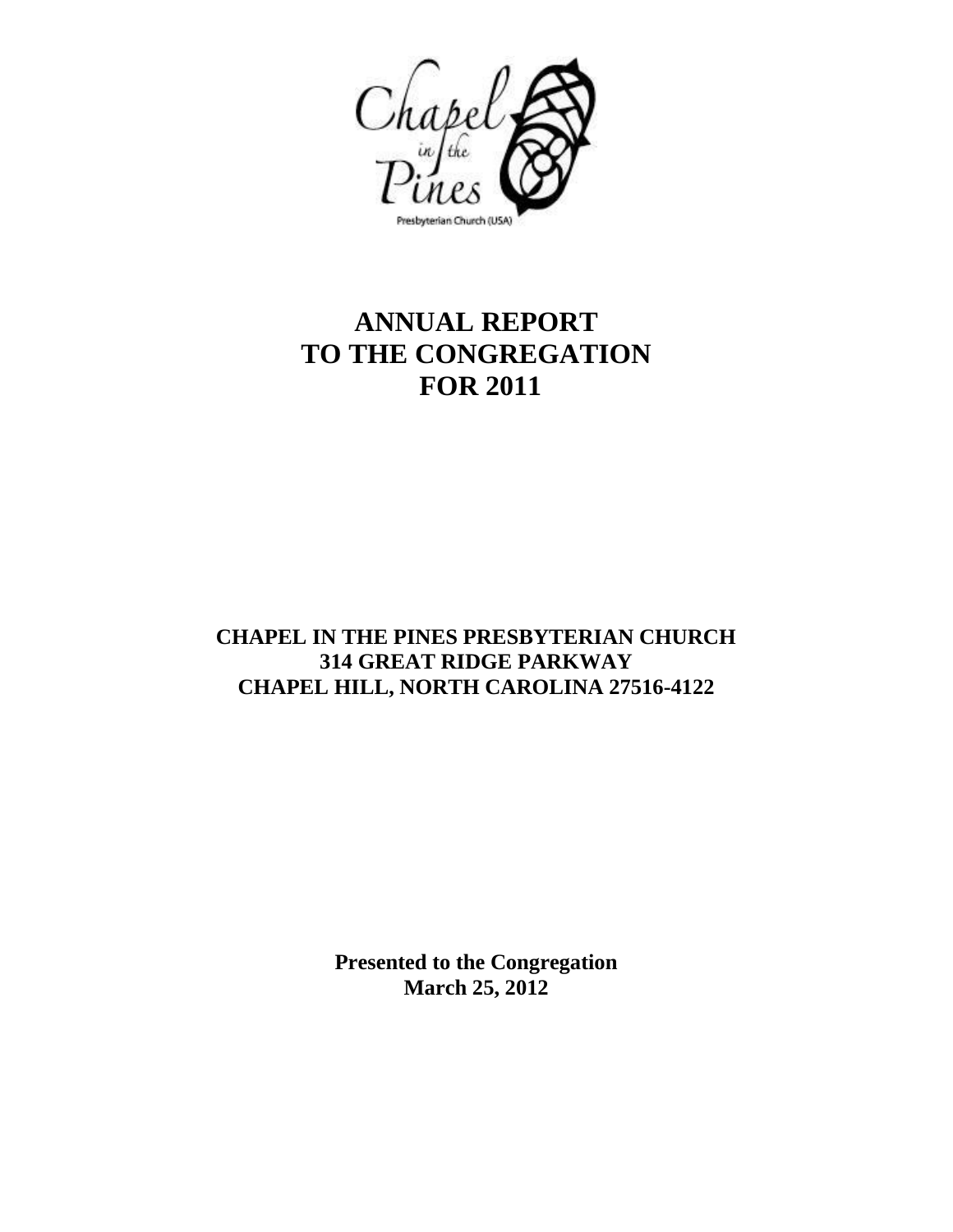# **CHAPEL IN THE PINES PRESBYTERIAN CHURCH**

314 Great Ridge Parkway, Chapel Hill, NC 27516-4122 Office phone: 919-960-0616; Pastor's cell: 919-260-5107 Web site: [www.citppc.org](http://www.citppc.org/)

# **THE CHURCH STAFF**

Mindy Douglas Adams Mitzi Lesher-Thomas Jeremy Nabors 29 North Circle Drive 20 Hawks Spiral Way 211 University Drive Chapel Hill 27516 Pittsboro 27312 Durham 27707 Cell: 919-260-5107 Primary: 919-542-3034 Cell: 919-360-5242 Email: [adams@citppc.org](mailto:adams@citppc.org) Email: [lesherthomas@citppc.org](mailto:lesherthomas@citppc.org) Email: [naborsje@gmail.com](mailto:naborsje@gmail.com)

# **Pianist: Bookkeeper:**

Adam Lefever Hughes Janet Askew 7 Cilantro Ct. 1709 Patrick Henry Lane Durham 27713 Hillsborough 27278 Cell: 919-280-3704 Primary: 919-732-2648 Email: [adamuse@gmail.com](mailto:adamuse@gmail.com) Email: [acctg@citppc.org](mailto:acctg@citppc.org)

# **Office Manger: Newsletter Editor:**

Nana Morelli Kelly Hunter 309 Carlton Drive 317 Brandywine Chapel Hill 27516 Chapel Hill 27516 Cell: 919-632-6934 UPC: 919-967-2311 Email: [nmorelli@citppc.org](mailto:nmorelli@citppc.org) Email[: pcm@upcch.org](mailto:pcm@upcch.org)

# **CHURCH OFFICERS**

| <b>Deacons:</b> | Class of 2012 | Class of 2013  | Class of 2014        |
|-----------------|---------------|----------------|----------------------|
|                 | Edith Dengler | Karen Meredith | Barbra Carson        |
|                 | Susan Walkup  | Amanda Briggs  | Susan Pierson        |
|                 | Lee Werley    | Karen Fisher   | <b>Woody Shearin</b> |
|                 |               |                |                      |

**Elders:** Class of 2012<br>
Marcia Ladd **Class of 2013** Class of 2014<br>
Cindy Massey

Forrest Johnson Cindy Massey Michelle Morehouse Lynne Hoerter Rachel Stevens Vicky Raymond Jerry Wehmueller John Walkup

# **Pastor: Parish Associate: Parish Associate: Director of Music Ministry:**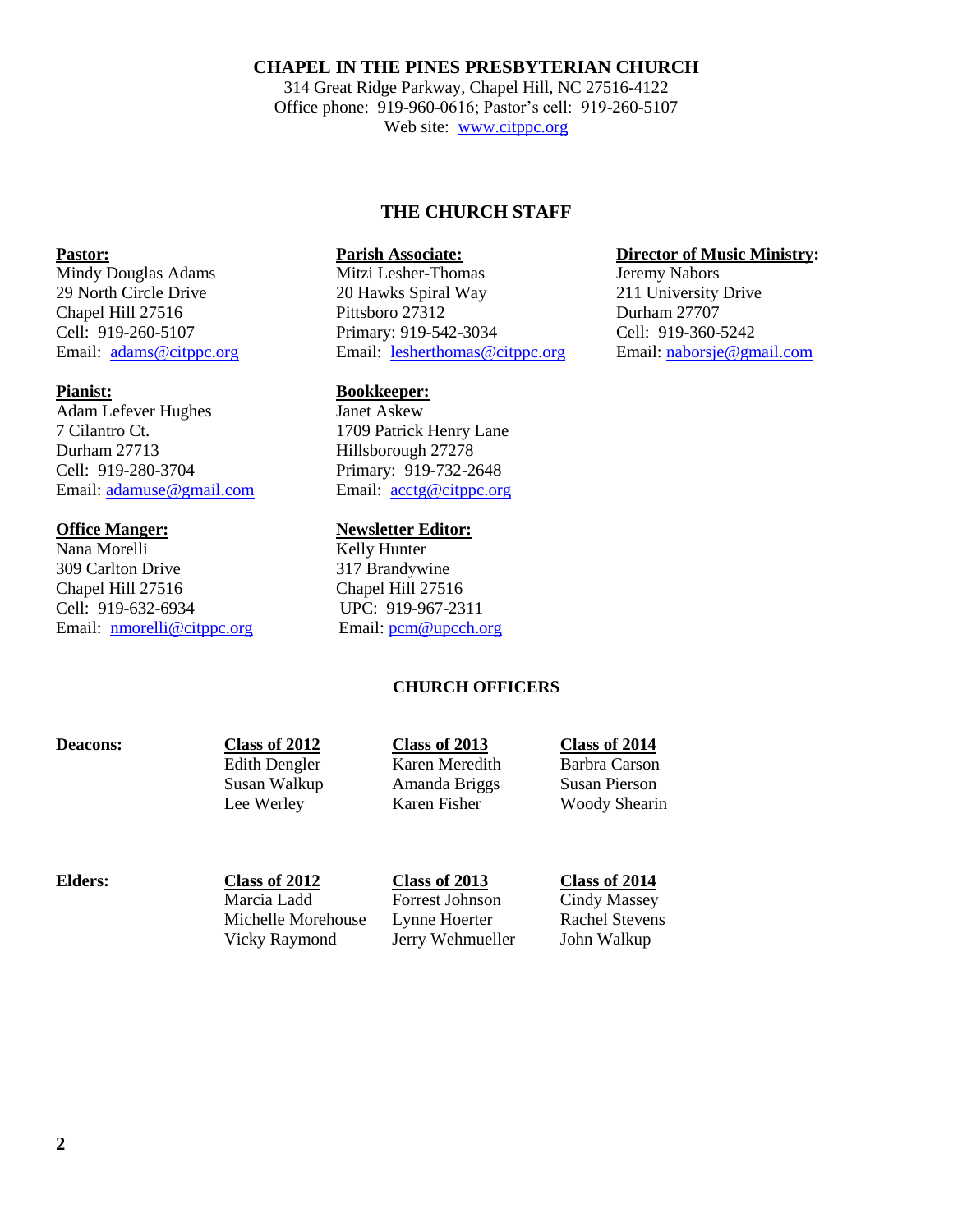**Education Quadrant**: Rachel Stevens, Quad Leader *Adult Education*: Rachel Stevens, Spoke Leader *Young Adult Education*: Emily Rose Davis, Spoke Leader *Youth Education*: Keith Glidewell, Spoke Leader *Children*: Karen Atkins, Forrest Johnson, Spoke Leaders *Leadership:* Mindy Douglas Adams

**Fiduciary Quadrant**: Jerry Wehmueller, Quad Leader *Stewardship*: Dale Chodorow and Jerry Wehmueller, Spoke Leaders *Finance, Administration and Budgeting:* Jerry Wehmueller, Spoke Leader *Building and Planning:* Lynne Hoerter, Spoke Leader *Personnel:* Marcia Ladd, Spoke Leader

**Community Quadrant:** Mary Donna Pond, Quad Leader *Fellowship*: Phyllis Greene and Emily Smith, Spoke Leaders *Outreach:* Michelle Morehouse Spoke Leader; *Stephen Ministry:* Mary Donna Pond *Inclusiveness:* Julia Trimmer, Spoke Leader *Deacons:* Bruce Raymond

**Worship Quadrant:** Vicky Raymond, Quad Leader *Chancel Art and Communion Table:* Tina Stark, Spoke Leader *Music:* OPEN *Spoken Word:* Madge Webster, Spoke Leader *Worship Support:* Elaine Hudak, Spoke Leader

\*Pastor Mindy Douglas Adams serves as staff representative to all of these committees as necessary.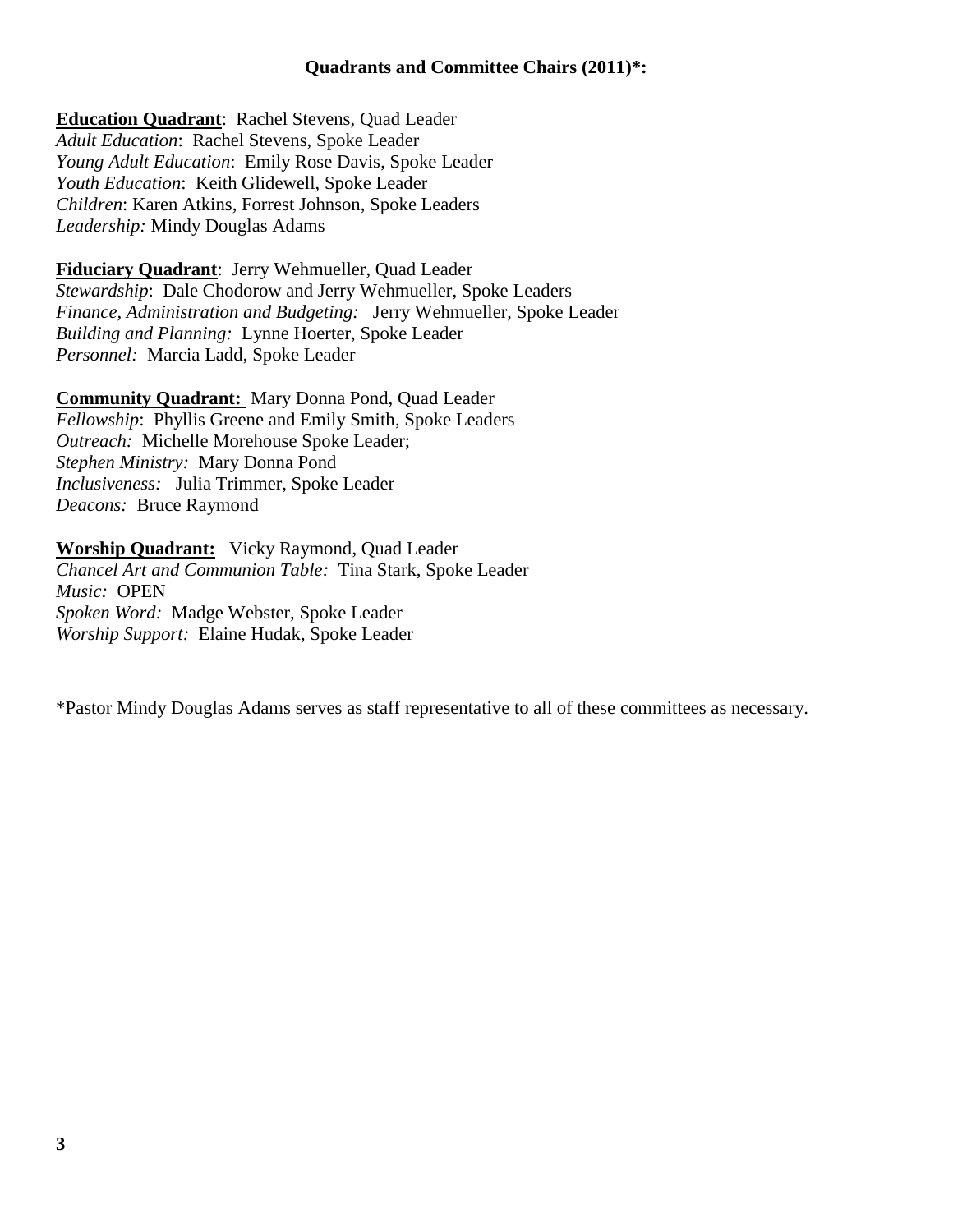### **The Clerk's Statistical Report to the Presbytery**

Active Membership of Chapel in the Pines Presbyterian Church As of December 31, 2010: 120

Membership Gains in 2011 by:

| <b>Reaffirmation of Faith:</b> | 5 |  |
|--------------------------------|---|--|
| Baptism & Profession of Faith  |   |  |
| Letter of Transfer             |   |  |
| <b>Total Gains</b>             |   |  |

Membership Losses in 2011 by:

| Letter of Transfer  |               |  |  |
|---------------------|---------------|--|--|
| Death               |               |  |  |
| All other           | $\mathcal{D}$ |  |  |
| <b>Total Losses</b> | 4             |  |  |

Active Membership of Chapel in the Pines Presbyterian Church as of December 31, 2011: 126

During 2011, Chapel in the Pines received 4 members by Letter of Transfer. One member, Hugh Chapin, died October 12, 2011.

The Session met in 12 stated meetings, 8 called meetings and 1 joint meeting of Deacons and Elders on November 12 at which minutes were received and reports given from all standing committees and the staff. There were 3 Congregational Meetings: on January 9 the congregation met to approve borrowing money for the construction of a building; on February 27 to elect Deacons and Elders; on April 11 to receive the 2010 Annual Report and receive a report from the Personnel Committee.

A roll of members and a file of minutes are maintained in the church office.

Respectfully submitted, Mary Donna Pond Clerk of Session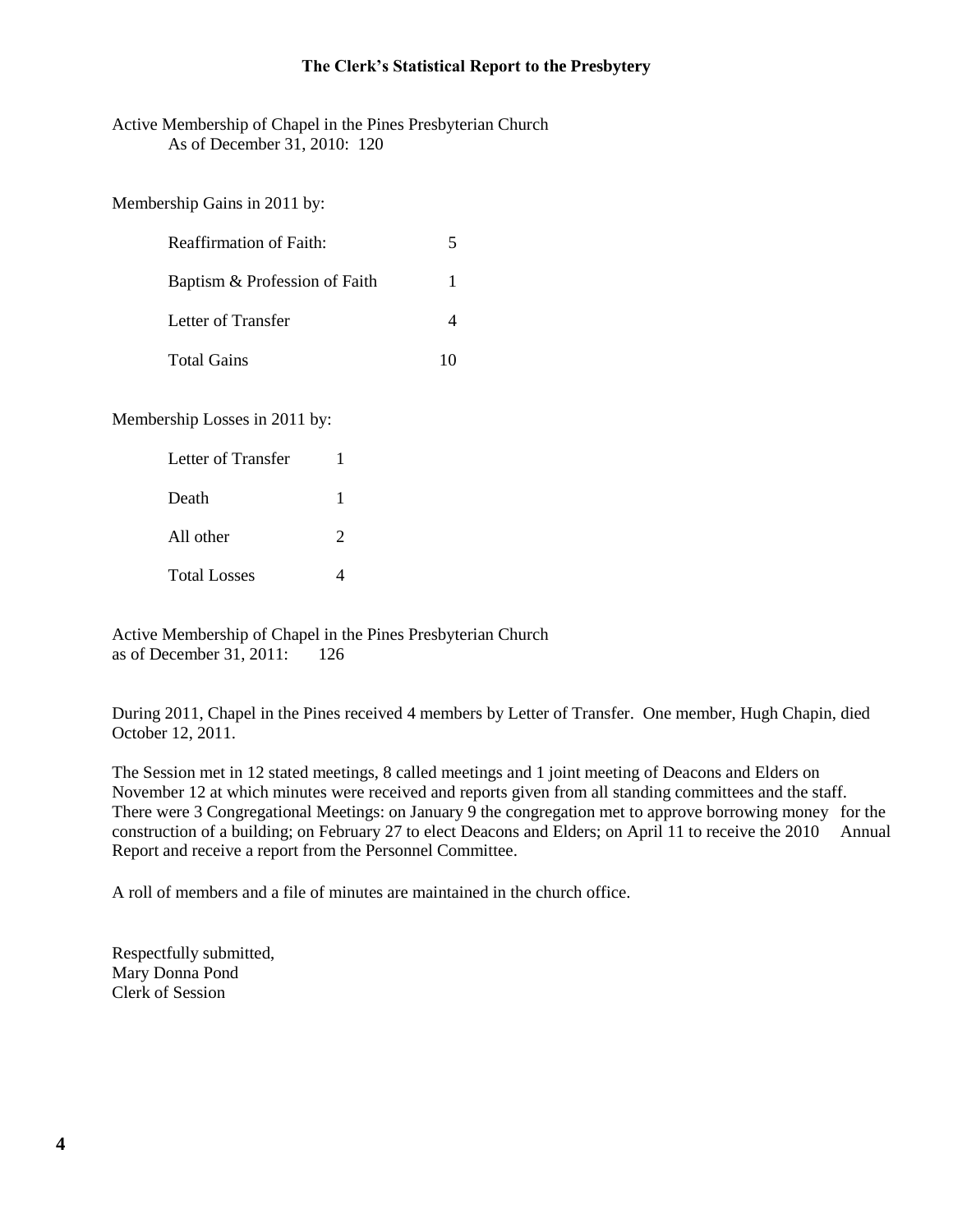# **New Members:**

| Christine Beh         | January 23, 2011     |
|-----------------------|----------------------|
| Fredric Royal         | January 23, 2011*    |
| Elizabeth Tietz       | January 23, 2011*    |
| Michael Tipton        | May 8, 2011          |
| Katherine Brekke      | November 11, 2011    |
| Monte Brekke          | November 11, 2011    |
| Martha Juel           | December 11, 2011    |
| <b>Shirley Mammen</b> | December 11, 2011*   |
| Heather Bogan         | December 18, 2011*   |
| James Bogan           | December 18, $2011*$ |

# **Infant Baptism:**

| John Michael Tipton | May 8, 2011       |
|---------------------|-------------------|
| Eileen Rhea Bogan   | December 18, 2011 |

\* Profession or Reaffirmation of Faith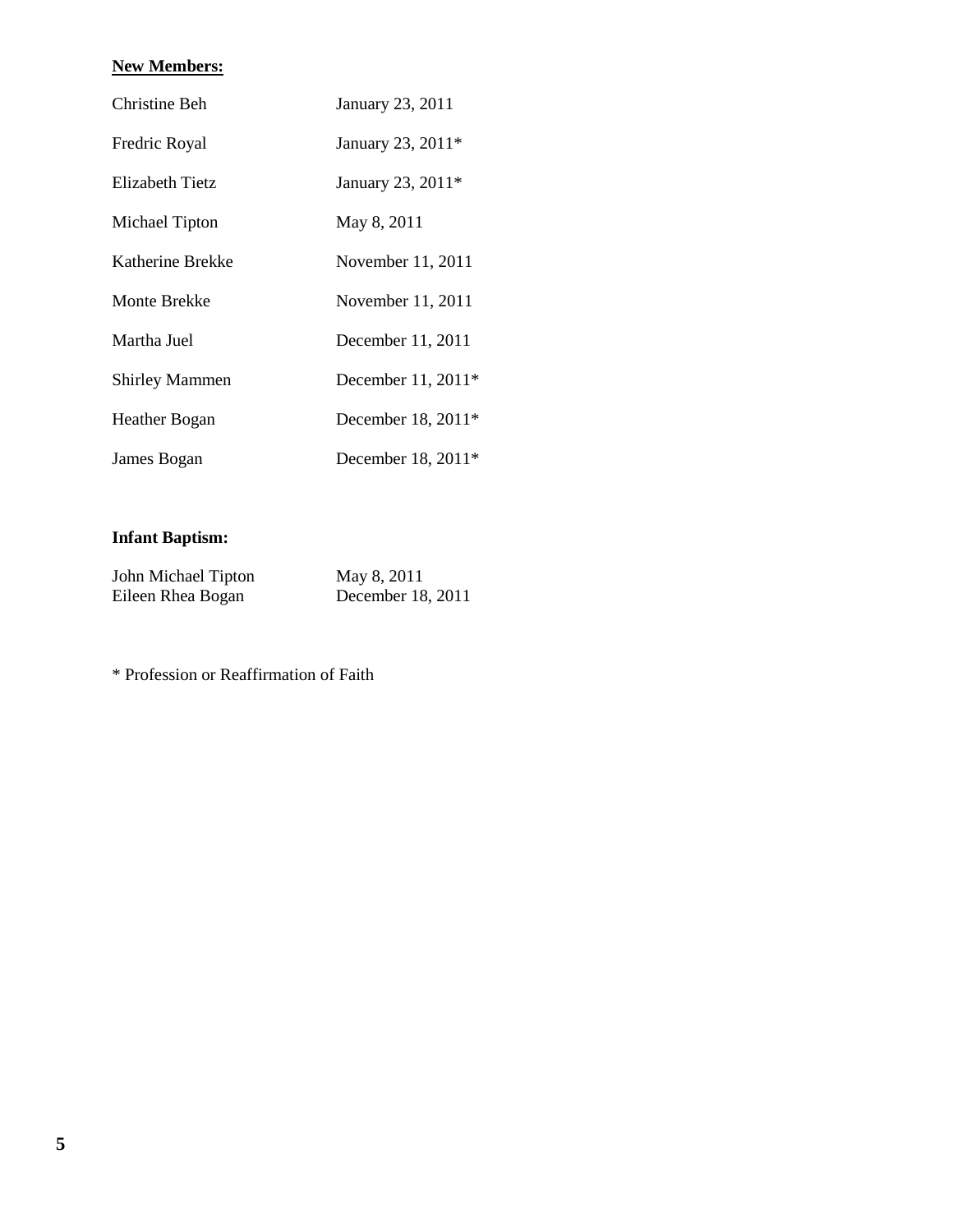My dear friends,

As I look back on 2011, I am overwhelmed by how far we have come in such a short period of time! We are still a young congregation and yet we are growing in our faith, in our outreach and in our lives.

2011 will always be remembered, I think, as the year we built our first sanctuary. In February we broke ground, though the actual work didn't begin until April (always waiting on those permits!). Details of this process can be found in the building/planning report. So many congregation members and even a number of non-member friends gave endlessly and generously of time and talent and resource to help make this dream become a reality. I saw God at work in so many ways through our members, our architect Keith Shaw, our contractor C.T. Wilson, and our timber frame construction team Dreaming Creek. Working with patience, with faith and without anxiety, the construction "team" found answers to difficult challenges time and time again. When we thought we didn't have the money to build the education portion of the building, we won the Walton Grant and received a large donation from outside of our membership to supplement the already generous contributions from our members. God has been actively present in this process and I found the overall experience to be one that brought joy, gratitude and humility to me along every step of the way.

During this time, we continued to offer volunteer, resource and financial support to many local ministries, including the Take and Eat Food Pantry, Habitat for Humanity, Family Violence and Rape Crisis, Take and Read Book Program, Take and Wear Clothes Closet and Chatham County Together. We shared our resources through special offerings like Pennies for Hunger, the Peacemaking Offering and One Great Hour of Sharing, to name a few. We continued also to support our Global Mission Co-Worker, Karla Koll as well as our Mission Partner, CEDEPCA in the ministries and work they do in Guatemala and were grateful to have Karla and Guatemalan Juana Herlinda Yac Salinic with us on World Communion Sunday and for other events during the days of their October visit.

In worship we shared the sacraments of Holy Baptism and Holy Communion. We learned new hymns and responses (Have I mentioned what an unusual and incredible congregation you are that you are willing to learn new music, even while embracing the old? You are!). We even tried a new seating arrangement for Palm Sunday!

This congregation continues to be a congregation that cares for one another and for those around us. In the prayers you offered up, in the meals you prepared, the cards and notes you wrote, the calls and visits you made, you have shared the care and love of Christ Jesus with those who are sick, or tired, or lonely, or afraid. You have been bearers of light in your lives and have made a difference in the lives of others. I continue to learn from you and I am humbled by the way you all give so freely of yourselves and of the gifts you have been given.

In December of this year we moved into our new building. Our first Sunday worship together was on December 11 and our congregation was full to overflowing. Such excitement, such joy, such a strong desire to welcome the community around us showed on all your faces as the doors opened and God's people entered into God's house. What an incredible way to celebrate Advent together - with hope and anticipation, with love and deep gratitude to God.

God is good, friends, and we have been the joyful beneficiaries of God's goodness in more ways than can be expressed in one report. I end my report giving thanks to God for you all and for the opportunity I have to serve with you in ministry as we follow Jesus Christ together.

To God be the glory, now and always.

Your pastor, servant, and friend, Mindy Douglas Adams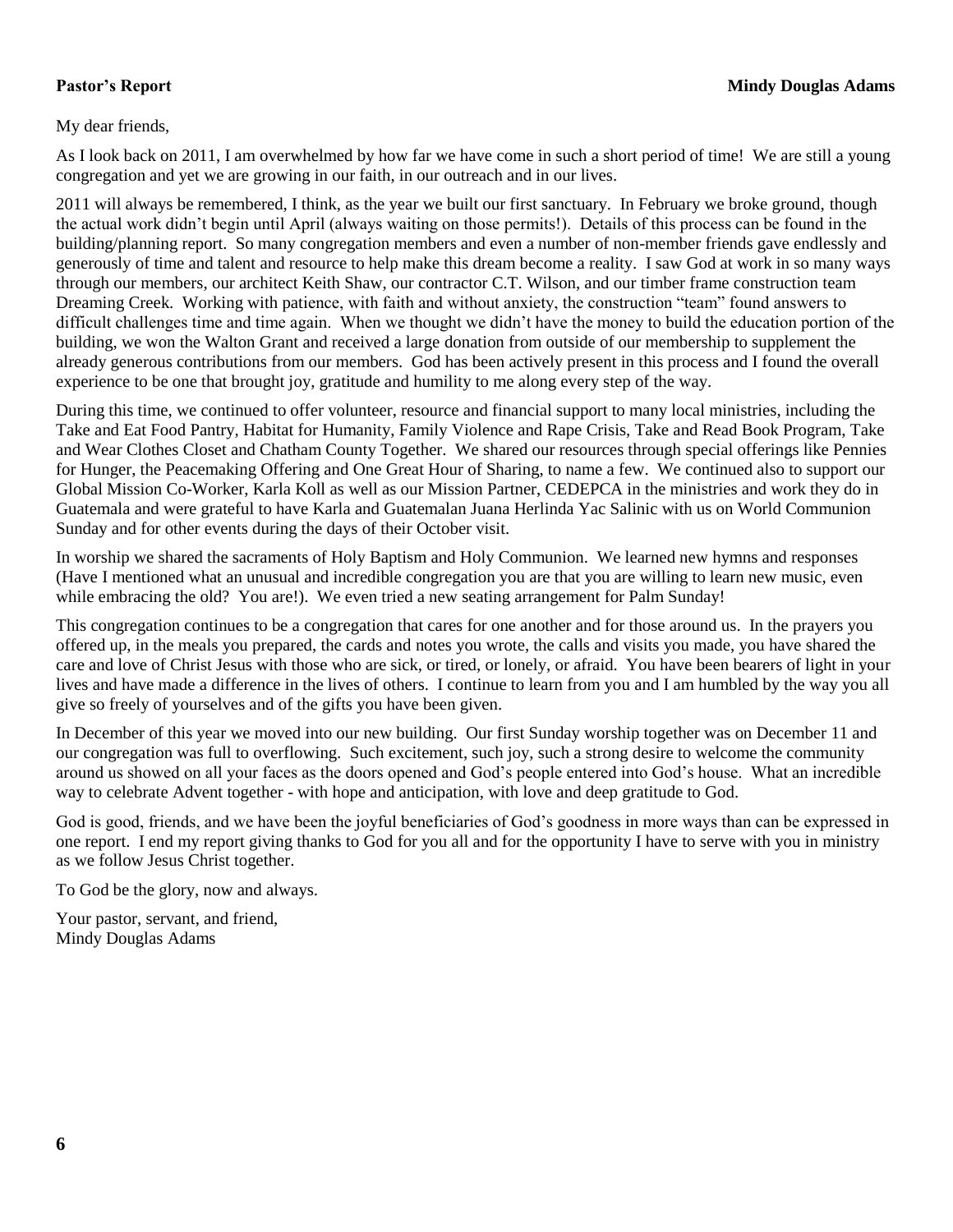### **STAFF**

# **Parish Associate** (10 hours) **Mitzi Lesher-Thomas Mitzi Lesher-Thomas Mitzi Lesher-Thomas**

Brothers and Sisters great is the Lord, and greatly to be praised! What a year it has been! Particularly prominent in my memory are moments from the summer of 2011. Elders leading worship and proclaiming the gospel, singing and laughing with choir members in Montreat, the good will, hard work and flexibility of the session as we worked together to continue the mission and ministry of the church during Mindy's sabbatical. And then there was December 11, the first day in the new building. I recall thinking how natural it all seemed; people were greeted, Sunday School classes held, prayers offered, songs sung, fellowship enjoyed, as if we'd been just here, like this, for years. It's a testament to the hours of careful planning that preceded it and to the faithful witness of CITP; that above and beyond all else we gather to worship, serve, and glorify God. And so we did and so we shall.

Thanks be to God that I may continue to do so among and with you.

### Deacons

The office of deacon is one of compassion, witness, and service after the example of Jesus Christ. Each deacon is assigned a shepherd group which they get to know and care for through notes, emails, calls or visits.

Deacons coordinate memorial receptions, making sure there is food, drink, and volunteers so the family can focus on the memorial service. They also strive to acknowledge significant life events such as births, baptisms, and graduations with a special gift on behalf of the congregation.

Deacons extend the care of Chapel in the Pines to many as they assist with transportation, provide meals during a time of crisis, offer print versions of the e-newsletter, take the flowers from worship to the sick or homebound, and accompany the parish associate when homebound communion is provided.

Deacons also assist in greeting worshippers as they arrive ensuring that visitors and members alike find a warm welcome as we gather for worship.

### Stephen Ministers

Stephen Ministers are members of this congregation who receive approximately 50 hours of training equipping them to provide compassionate, confidential, one-on-one quality Christian care giving.

*In 2011 the Stephen Ministers of Chapel in the Pines provided approximately 280 hours of care to people who needed someone to listen.*

Stephen Ministers often care for members of this congregation; however, in 2011 many care receivers came from the larger Chatham County community learning of this ministry through members, neighbors, friends, or other clergy.

The Stephen Ministers currently active are; Amanda Briggs, Beverly Long Chapin, Pat Chappell, Jay Olsen, Mary Donna Pond, Lu Stephenson and Susan Walkup.

*In 2012* the Stephen Ministers anticipate offering a service in December that acknowledges the sadness, loneliness, and grief this time of year can bring for those who have experienced a significant life crisis or a loss. The service will be open to the community and will seek to provide an opportunity for comfort and care.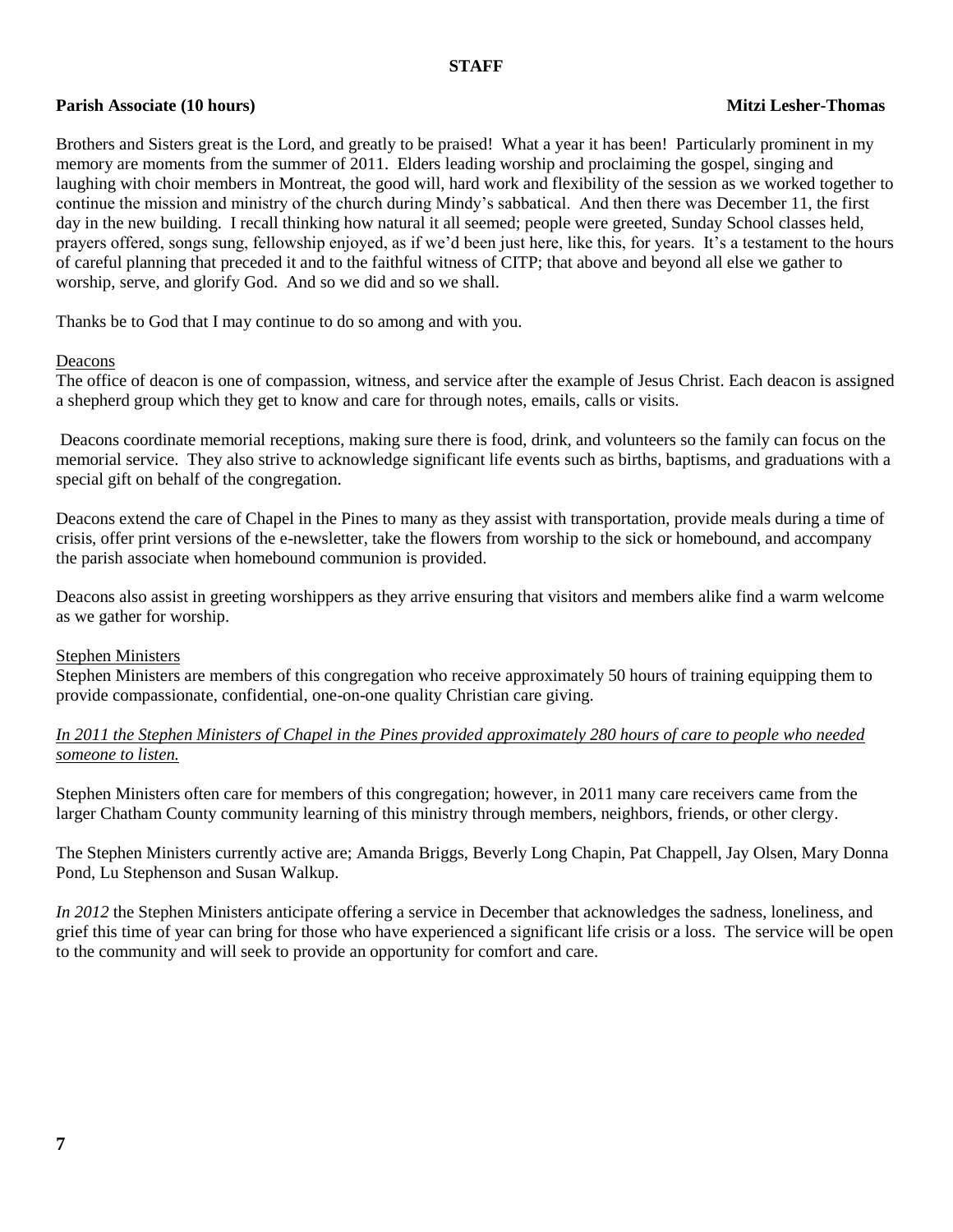# **Director of Music Ministry** (12 hours/week) Jeremy Nabors **Jeremy Nabors**

Friends, I am thrilled to update you on the growth of our music program. 2011 has been another exciting year of growth in the Chapel in the Pines Music Ministries. The choir has continues to be a large part of the worship service as well as a community building activity within the church community. This year we have seen new friends come sing with us and have had a few pervious singers rejoin us. Even with a shrinking budget we have continued to raise the level of the music both in quality of the literature and of the performance. This year we have continued to allow the youth to sing as a part of the adult choir.

# Mission:

- 1. To provide the congregation of CITP with music to enhance the worship service.
- 2. To engage the members of the church with meaningful expression of faith through the art of music.
- 3. To allow the members of the choir to participate in this congregational outreach through quality music and quality presentation.

# Responsibilities:

- 1. Oversee the music of the church service.
- 2. Oversee the music staff.
- 3. Lead the Choir of CITP.
- 4. Arrange for special music outside of the traditional service music.
- 5. Encourage participation of the congregation in the music making of the church.
- 6. Include congregational music in the worship service.

# Highlights of 2011:

- Choir met Tuesday nights from 7:00 8:30 p.m.
- The choir is blessed to be able to use the choir room of Christ United Methodist Church in Southern Village.
- In December we have transitioned from Christ Church to our new building.
- The Choir has grown having up to 26 members of the congregation singing with us at least once.
- The normal choir on Sunday has stayed consistent at 19-22.
- We have kept up congregational participation in service music with several people offering to add their own music to the service.
- **Members of the choir continue to participate in Montreat.**
- Led an Advent Service of Music based around the "Song of Mary".
- Grew the music library to incorporate more music for our growing choir.
- The Church commissioned its first musical composition. "Prayer for a Church" by Zebulon Highben was written for the dedication of our new building. MorningStart Press, a publishing company who produces the Presbyterian Association of Musicians Choral Series, is publishing the piece. Chapel in the Pines is becoming a distinguished leader in Presbyterian musical worship.

# Goals for 2012

- Find more ways to use our new building to enhance our musical leadership.
- Continue to increase participation of the congregation in the music program of CITP.
- Reach out to the instrumentalists of the Congregation to encourage participation.
- Find ways to incorporate the youth into the musical leadership of the church.
- Work on fostering the first bell choir at CITP.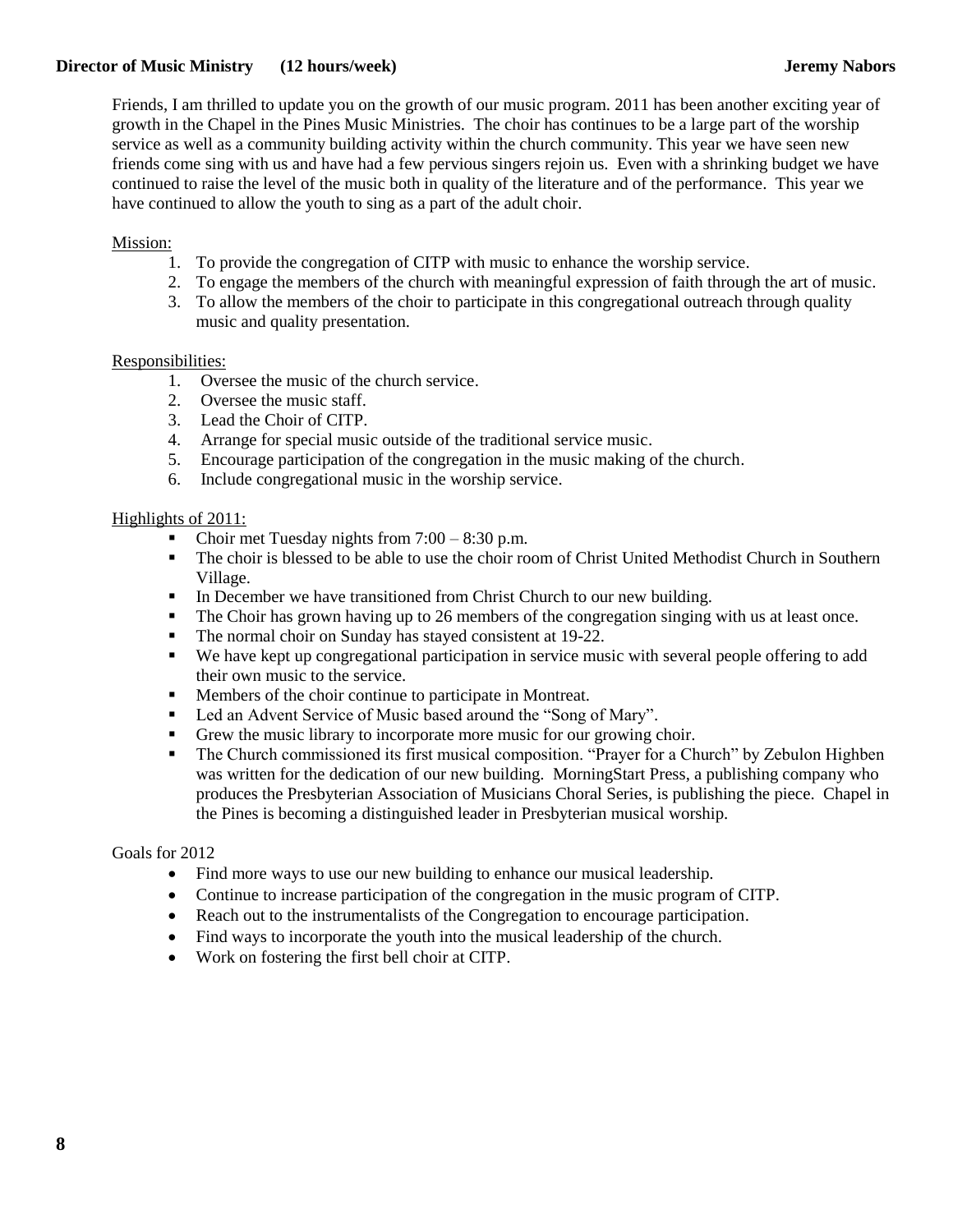# **Office Manger (25 hrs/week)** Nana Morelli

Responsibilities:

- Complete disbursement and reimbursement forms;
- Prepare and print worship (Sunday, special services) bulletin;
- Prepare the weekly emails;
- Handle requests for financial assistance, coordinate with community agencies;
- Coordinate Building Use requests;
- Order office, Sunday School, worship and music supplies;
- Office equipment acquisition and maintenance;
- Resolution of billing errors with vendors;
- Manage telephone, voice mail and inclement weather systems;
- Maintain Pastor's website & office calendar;
- Personnel time and leave record keeping;
- Collect new employee information, conduct orientation;
- Manage office volunteers;
- Assist Stewardship Committee during annual campaign;
- Back-up duties for book-keeper; print reports; write checks to be signed, in her absence;
- Assist other staff and church members with projects as requested;
- Make changes to ACS database, perform data searches, produce reports;
- Advise session committees regarding annual budget for office and administrative needs;

Highlights for 2011:

• MOVED into new building – need I say more?

Goals for 2012:

- Complete Publisher training.
- Complete new employee packet.
- Clean up ACS People file, remove old visitor names/information.

**9**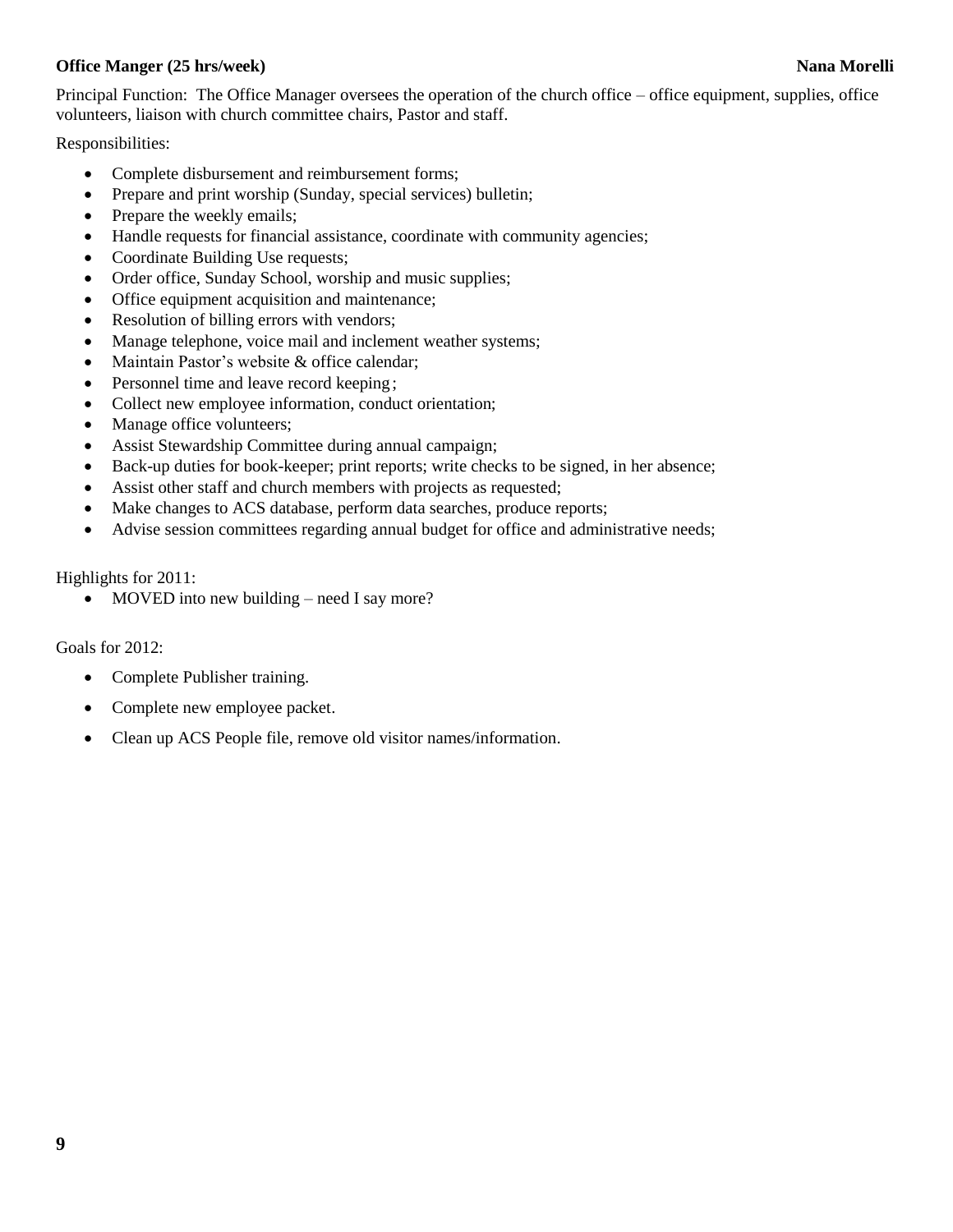# **Spokes: Adult Education, Young Adult Ed, Youth Ed, Children**

During 2011, the education committee held two major planning and evaluation mini retreats. Review of the current activities and programs in the education quadrant was done. Programs were evaluated by the group as to number of participants and if they were meeting the goals and activities of the program. Congregational demographics as well as County demographics were analyzed in relationship to current participation in the educational programs.

Major strengths of the educational program were the educational level and preparation of current teachers and dedication of these individuals.

Major challengers were the lack of leadership resources for additional classes, a small number of participants in the children and youth activities and a lack of space.

The issue of space has been resolved with the dedication of the new church building in December, and will influence greatly the activities in 2012.

Challenges in the coming year include viewing the educational program from a wider perspective than just Sunday School and recruiting new leadership as well as participants.

Activities during the 2011 year included three adult Sunday School classes, one youth class and nursery, two adult discussion groups, discussion groups (younger adults part of the year), and weekly Bible study. Leadership retreat was held for incoming deacons and elders led by the Minister with Salem Presbytery participation.

Youth activities for the year included Sunday School classes held for middle school youth throughout 2011, excepting the summer. Two teachers shared the Sunday School duty assisted by a college intern. There were also several youth activities scheduled during the weekends in the fall of 2011. Sunday School classes for younger children were held in the fall and taught by the middle school teachers. Two new teachers were added specifically for the younger children at the end of the year.

Next year's goals include the following:

- 1) Refining the scope of the educational program and developing goals and objectives to match;
- 2) Continue to review and evaluate offerings for their effectiveness and scope; and
- 3) Recruit and train new leadership.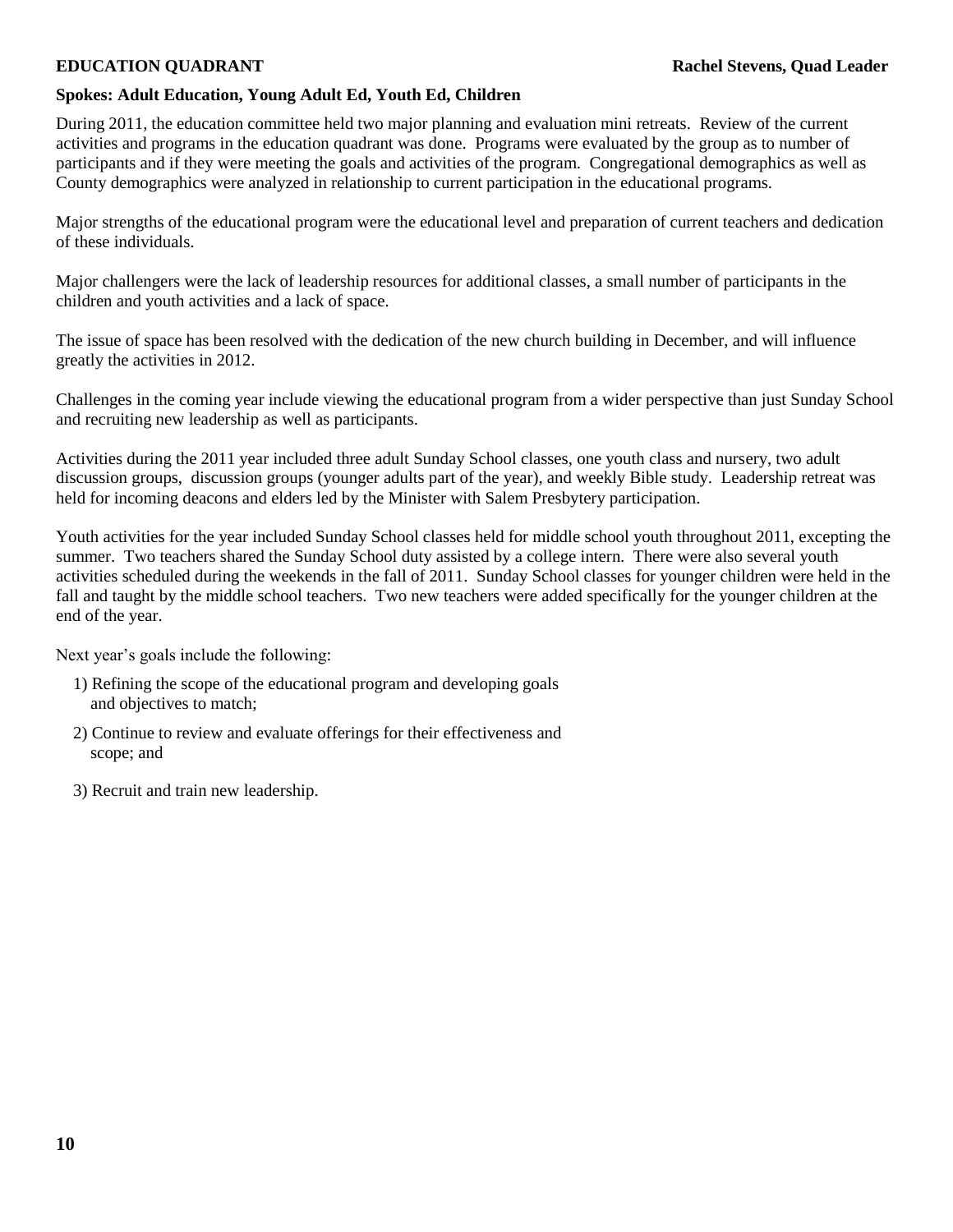# **Finance, Administrative, and Budgeting (FAB) Committee Jerry Wehmueller, Chair**

Manage the development of an annual financial plan for CITP to meet the funding needs of all the committees consistent with the expected revenues.

# Mission:

Review and control of annual financial plan throughout the year and make specific recommendations to the Session on necessary actions needed to insure fiscal responsibility.

Oversee the various operational activities of the church (office/worship space, equipment procurement, asset management, insurance, operating policies etc.).

# Highlights:

Completed 2011 in good financial health. Current year revenues exceeded current year expenses through the first eleven months of the year. In December however, with the move into our new building, expenses were unusually high with a number of onetime expenses, while December revenues were lower than normal for the month. The result (as shown in the Treasurer's report) is that for the year of 2011 our expenses exceeded our revenues by around \$14,500 which came out of our operating reserve fund.

The FAB committee began work on the 2012 budget in the fall. This budget was a challenge as we have no past history for a number of new operational expenses. The 2012 expenditures will be tightly controlled through the first half of the year until we have some monthly history for those operational expenses.

The committee in conjunction with the Building Committee monitored the construction expenses throughout 2011. There were some additional expenses as the result of unexpected work such as the bio-retention ponds. However we received some additional income such as the Walton grant. At completion of the construction we knew we would have enough funds, when the remaining payments to the Capital Campaign are made, to pay the monthly mortgage payments for almost 35 months.

We continued to review the second year payments of our Capital Campaign. Our members have done an excellent job of fulfilling their pledge commitments which are so vital to allowing us to be fiscally responsible in managing the expenses of our new church.

# Goals for our Ministry:

Continue to monitor our finances and recommend any actions needed to maintain our financial health. Insure that any recommendations of the audit review are discussed and implemented when appropriate. Periodically review our pass thru accounts to insure they are being properly handled. Continue to develop and recommend policies and procedures to improve the operations of CITP as we grow and mature.

*Committee Members: Jerry Wehmueller, Cindy Massey, Bob Hoerter, and Jack Zollinger (Treasure and ad hoc member)*

**Personnel Spoke Marcia Ladd, Spoke Leader**

# Mission

To oversee the personnel function of Chapel in the Pines, including hiring and evaluation. To develop and update policies and procedures governing the personnel functions for Chapel in the Pines.

# Highlights

Personnel assisted in revising policies and practices, specifically those affecting youth workers and other changes as we transitioned into our own building.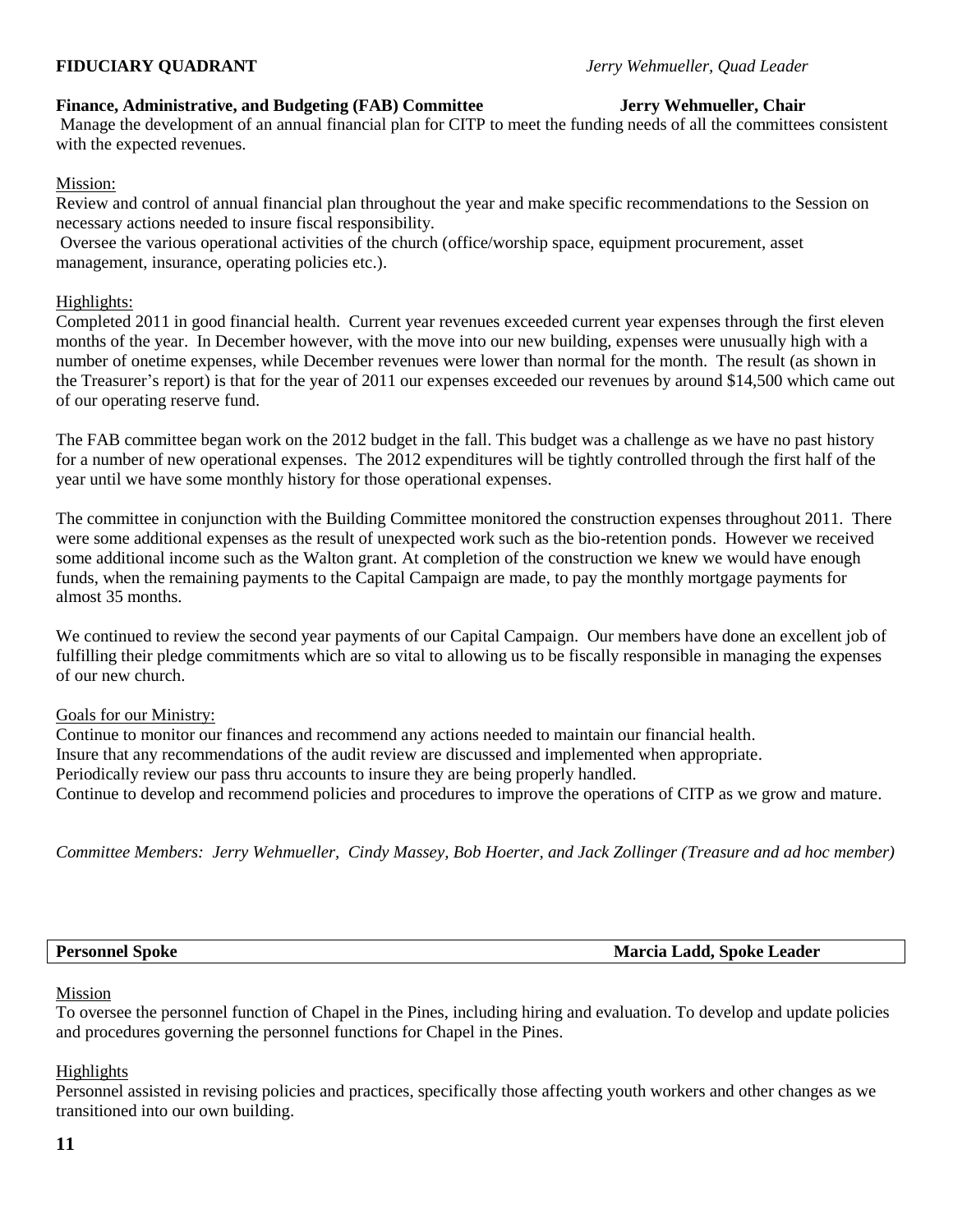Made recommendations concerning 2011 salary adjustments and 2012 salaries and their adjustments.

# Goals for 2012

In conjunction with the pastor and session oversee the staff performance review process for Chapel in the Pines.

In conjunction with the pastor, relevant staff and committees, oversee the personnel function for the church, balancing the ever growing needs of the congregation with the committee's fiduciary responsibility. Assist in crafting the church's staffing during the year and in the future.

*Committee Members: Marcia Ladd, Chuck Rickard, and Bob Hoerter*

| <b>Stewardship Spoke</b> | Dale Chodorow/Jerry Wehmueller co-leaders |
|--------------------------|-------------------------------------------|
|                          |                                           |

Mission:

To oversee the fundraising campaign to raise the amount needed from the congregation to meet the needs of the 2012 budget. To provide the congregation opportunities for stewardship during the year via time & talent forms.

# Committee Ministry:

The Stewardship Committee, in coordination with the Session, determined what the campaign would include and the time frame for mailings; office staff prepared materials and mailings; bookkeeping staff oversaw collection of pledge cards and maintained a donor list (no individual pledge information was provided to the Committee by the staff member in charge of tracking the overall total pledge amount). With staff assistance, thank you letters were sent out to all supporters.

# Highlights:

- 1) Minute for Stewardship announcements for three Sundays were prepared and presented;
- 2) Budget narrative was written;
- 3) Goals for members and goals for friends were prepared;
- 4) Decided the campaign would not be a personal visit campaign, but rather a letter/announcement campaign;
- 5) Special pledge request forms for the children and youth were prepared.

The goal was \$211,000. The campaign ended, during a difficult economic climate, with:

- 1) We received 64 pledges totaling \$182,600 compared with 60 pledges of \$205,245 the previous year;
- 2) 90%+ member participation;
- 3) Time and talent information collected separately from the pledge cards.

# Goals for 2012:

- 1) Involve more of the congregation in the committee;
- 2) Keep the solicitation time frame in November;
- 3) Promote all ways to make financial gifts;
- 4) Establish a regular meeting time for campaign meetings in August, September, October and November;
- 5) Ensure that time and talent information is used by the committees to identify people who can assist;
- 6) Determine the leader for this critical activity for the 2012 campaign;

*Committee Members: Stan Campbell, Doug Carson, Jerry Wehmueller, Dale Chodorow*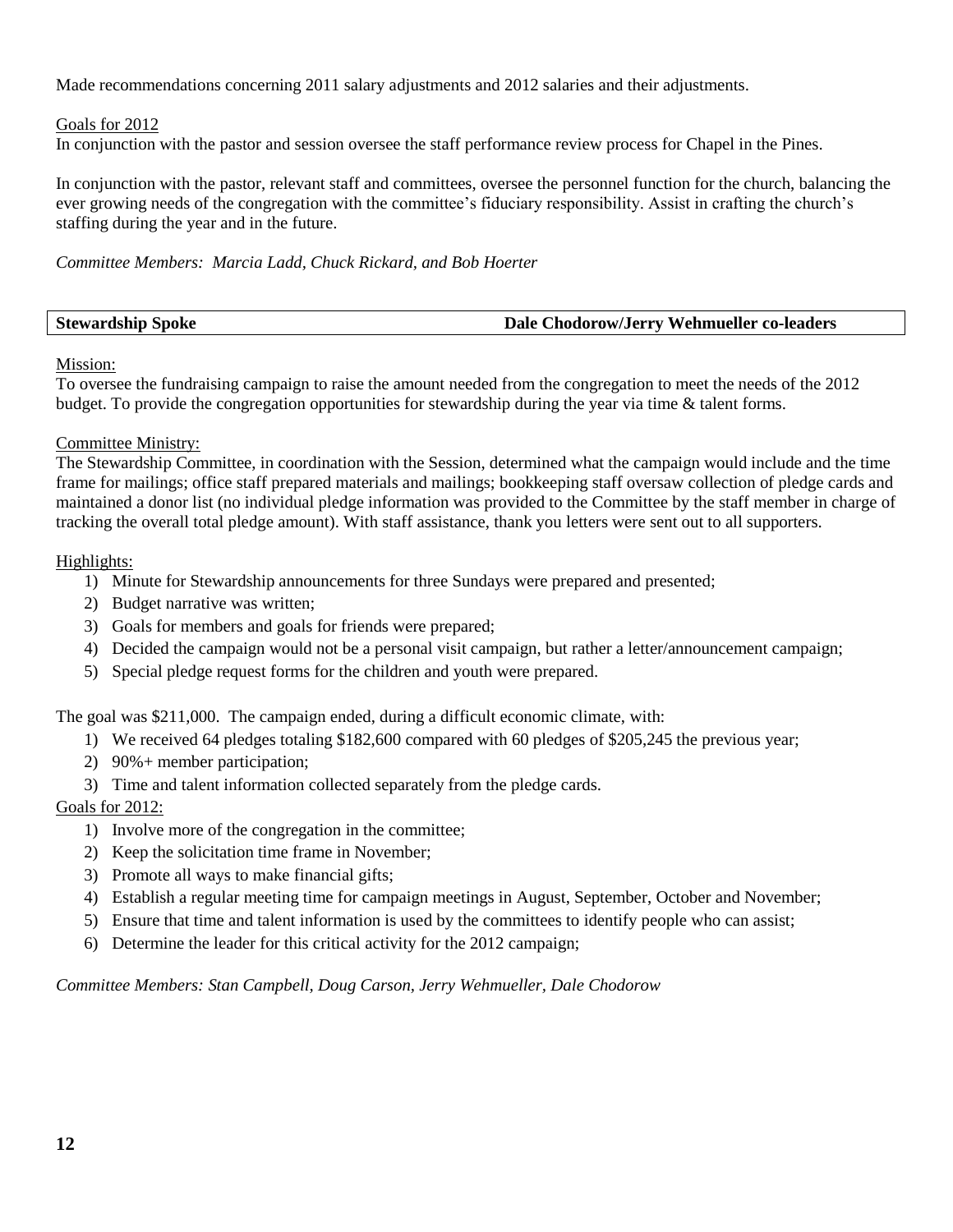# **Building/ Planning Spoke Lynne Hoerter, Leader**

### Mission:

To guide CITP through the process of identifying the requirements of our own facility and planning the design and construction of that facility

# Highlights:

During the first quarter of 2011 the members of the committee met regularly with C T Wilson Construction Company and the architect, Keith Shaw. Once a price for the construction of CITP was agreed upon, we broke ground in April.

Dreaming Creek Timber Frame Homes Inc. of Powhatan, VA was hired to construct the timber frame for our sanctuary.

Bruce Raymond oversaw the entire process and with Lynne Hoerter met weekly with the C. T. Wilson building team and our architect, Keith Shaw. Bruce's engineering background proved invaluable.

On December  $11<sup>th</sup>$  we held our first worship service in the new sanctuary.

Upon completion of the building, the Building Committee was dissolved. In its place, the Building and Grounds Committee was formed with the duty of overseeing everything pertaining to the maintenance and care of the building and property. The chairman of this new five member committee is Bruce Raymond.

*Committee Members: Lynne Hoerter, Bruce Raymond, Don Rorke, Jerry Wehmueller, John Walkup, and Jan Rickard*

# **TREASURER'S REPORT GEORGIA CONSUMING THE SERVICE SERVICE SERVICE SERVICE SERVICE SERVICE SERVICE SERVICE SERVICE SERVICE SERVICE SERVICE SERVICE SERVICE SERVICE SERVICE SERVICE SERVICE SERVICE SERVICE SERVICE SERVICE SERV**

# Chapel in the Pines had a challenging year in 2011. Operating revenue was just under \$232,000 and expenses were approximately \$247,000. Both income and expenses were less than the amount budgeted. The deficit has been taken from our Operating Reserve Fund which now stands at approximately \$35,000. These funds are available to the session which has allocated them to balance the 2012 budget. The hope is that we will not need the total amount during 2012 and that pledges received will exceed the budgeted amount.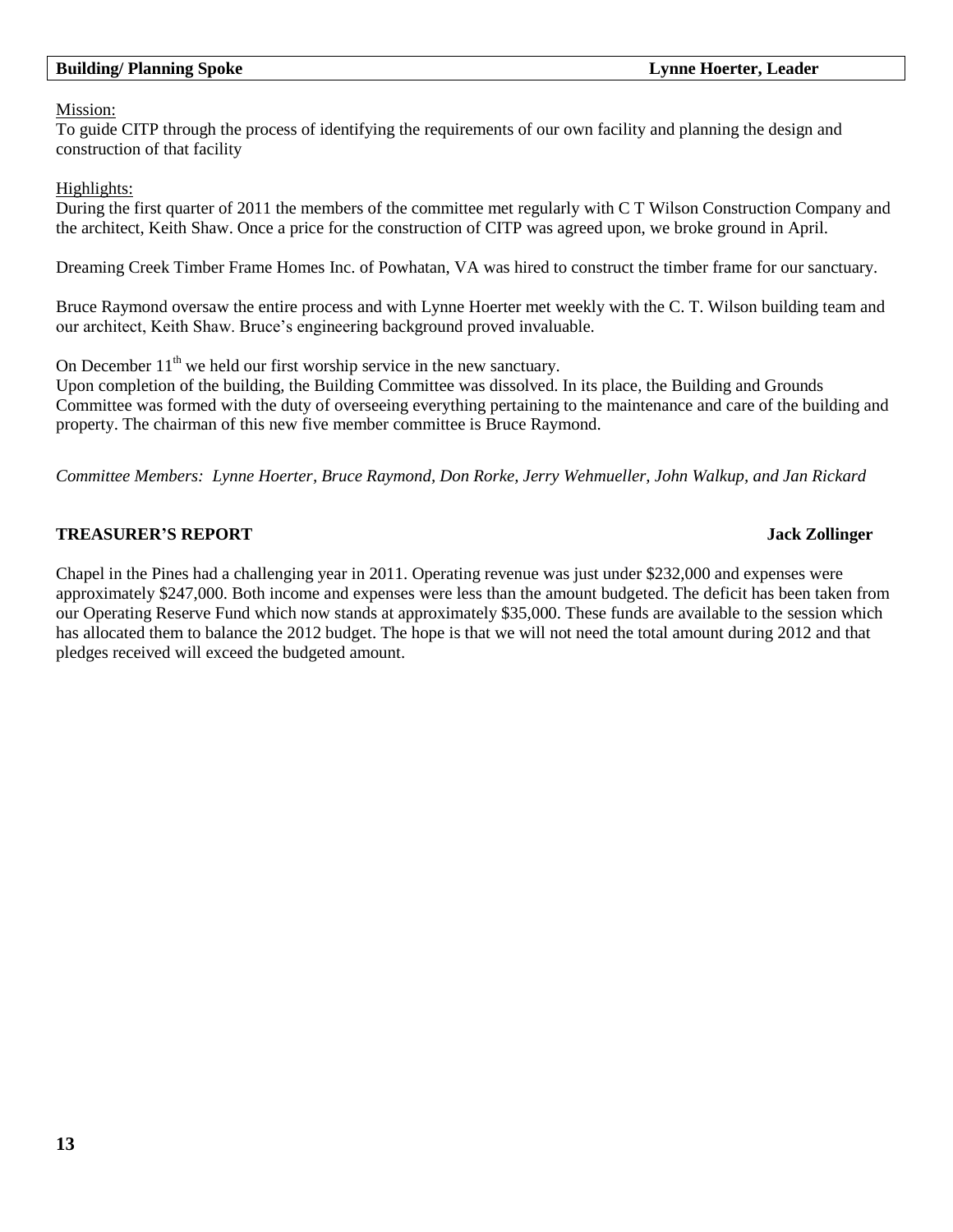### **Spokes: Inclusion, Fellowship, Outreach and Membership**

### **Inclusion Committee Julia Trimmer, Chair**

In 2011, the Inclusion Committee continued to learn about the Covenant Network of Presbyterians and More Light Presbyterians to for guidance and inspiration in helping Chapel in the Pines continue on a deliberate path of inclusion of all believers. Mindy Douglas Adams and Mitzi Lesher-Thomas, as well as several other members of the congregation, attended the 2011 Annual Conference of the Covenant Network hosted by First Presbyterian Church of Durham. Tricia Dykers Koenig from the Network's staff preached at Chapel in the Pines November 6 and answered questions at a luncheon following worship that day.

The committee expanded the definition of inclusion to address congregants with disabilities and social needs.

*Members of the committee: Cindy Massey, Stephanie Miller, John Walkup, Amanda Briggs, Julia Trimmer, chair.*

# **Fellowship Spoke Phyllis Greene and Emily Smith, Co-Chairs**

The Fellowship Committee is responsible for providing regular opportunities for fellowship among members and friends of Chapel in the Pines.

Pot luck suppers were held in January in the homes of several members, offering small group fellowship for those who attended. Refreshments were provided at the February groundbreaking celebration and a chocolate pot luck was hosted for Valentine's Day. We welcomed our pastor back from sabbatical leave with a pot luck luncheon in August.

*The following people served on the committee: Phyllis Greene, Mary Myers, Emily Smith, Elaine Hudak, Mary Donna Pond and Barbra Carson.*

### **Membership Spoke Sally Wehmueller, Chair and Sally Wehmueller, Chair and Sally Wehmueller, Chair and Sally Wehmueller, Chair and Sally Wehmueller, Chair and Sally Wehmueller, Chair and Sally Wehmueller, Chair and Sally We**

The Communication Committee was combined with the Membership Committee in late 2010.

In 2011, the Membership Committee continued the following activities:

- First time visitors were welcomed with a note from a committee member and the pastor.
- Members of the committee circulated before and after worship to meet/greet visitors and church members.
- Visitors were directed to the Visitor's table where they completed a name tag and a yellow visitor's card.
- Mentors volunteered to get to know and introduce new members on "New Member Sunday."
- The nursery was available every Sunday for infants and pre-school children with both paid and volunteer caregivers. A notebook with procedures and guidelines was available to help the weekly nursery volunteers.
- The pictorial directory was updated regularly and copies made available to every new household and it is posted on our web site (login required). The decision was made to change the format of the directory and work began at the end of the year to make that transition.
- Activity bags for young children are available for children during worship.
- With the move to the new building, a fresh look at our welcoming and membership activities was taken and changes were made to accommodate new spaces and an expected up-surge in new visitors.

*Committee members: Sally Wehmueller, chair; Barbra Carson, Lynne Hoerter, Mary Donna Pond, Lynne Hoerter, Susan Walkup, Mary Myers, Dale Chodorow, Harriet McGraw. Stephanie Miller, as communications coordinator, also serves on the committee.*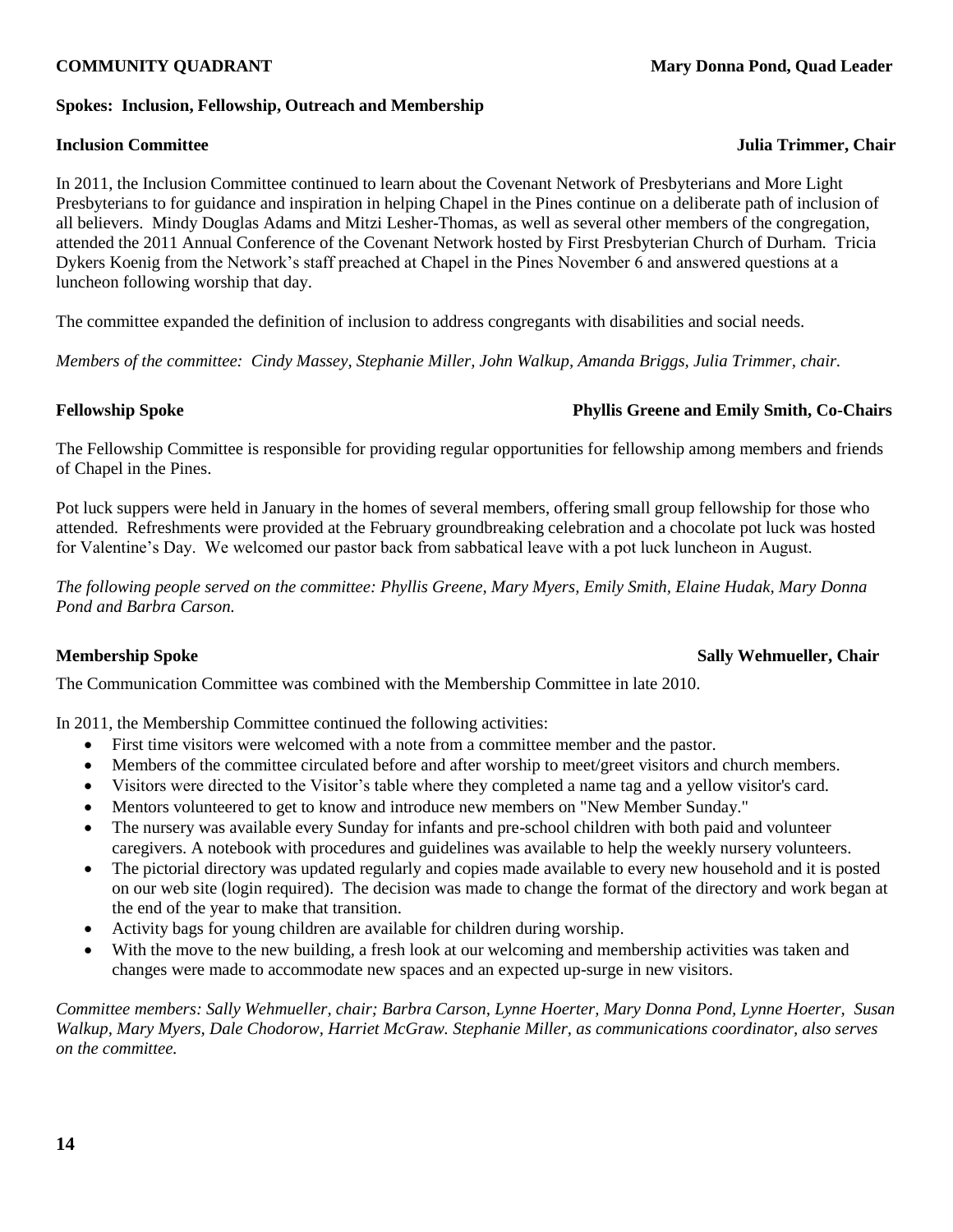The Outreach Committee reflects the mission of Chapel in the Pines Presbyterian Church to share the love of God by caring for those in need, locally and globally.

We have worked actively during 2011 to meet our goals of serving our local and global communities through hands-on involvement, financial support, and prayer. Our activities during the year are detailed below.

# Global Mission

We continued our support for Mission Co-worker, Karla Koll, and for CEDEPCA's (Evangelical Center for Pastoral Studies in Central America) Biblical, Theological and Pastoral Training Program in Guatemala.

On World Communion Sunday, we were delighted to have Karla and Guatemala native Juana Herlinda Yac Salinac participate in worship with us. Juana Herlinda visited our congregation as part of the Presbyterian Church-USA's International Peacemakers tour. The evening before, they shared their stories and faith with us in the Morehouse home over dinner. We also received the Peacemaking Offering that day.

We supported several projects in Guatemala, including purchasing school supplies for the Francisco Coll School located at the Guatemala City garbage dump and medical supplies for the Health Post in Pachaj.

Fair trade coffee, tea and chocolates are available to the congregation for purchase following worship services.

# Local Mission

The following local projects were again supported in 2011: Take and Eat Food Pantry Take and Read Book Club Take and Wear Clothes Closet Chatham Habitat for Humanity Nature Trail tutoring

Family Violence and Rape Crisis Services Chatham County Together

An offering of "First Fruits and Vegetables" is received on the first Sunday of each month. Non-perishable foods are donated to the Take and Eat Food Pantry.

The monthly Pennies for Hunger offering enables Salem Presbytery to assist the hungry both locally and all around the world. We receive that offering each month but also applied for a hunger grant to be used for the Take and Eat Food Pantry. We received funds from this program in the amount of \$1,000 in 2011.

The Take and Read Book Club expanded distribution of books to several social service agencies in Chatham County

In March, the Peacemaking and Social Justice Committee sponsored "A Conversation about Immigration" featuring Julia Thorne, Manager for Immigration Issues and Immigration Counsel in the Office of the General Assembly of the Presbyterian Church (USA), who spoke about the theological, historical and legal aspects of immigration.

Until All Are Fed, an event to raise awareness about hunger issues in the world was held in April, sponsored by the Presbyterian Churches of Chatham County.

In May, Chapel in the Pines combined with Chatham Community Church for "The Church Has Left the Building." Instead of gathering for worship, we joined the North Chatham PTA for a morning of service, improving the physical facilities and grounds of the school and writing notes of gratitude to teachers and staff.